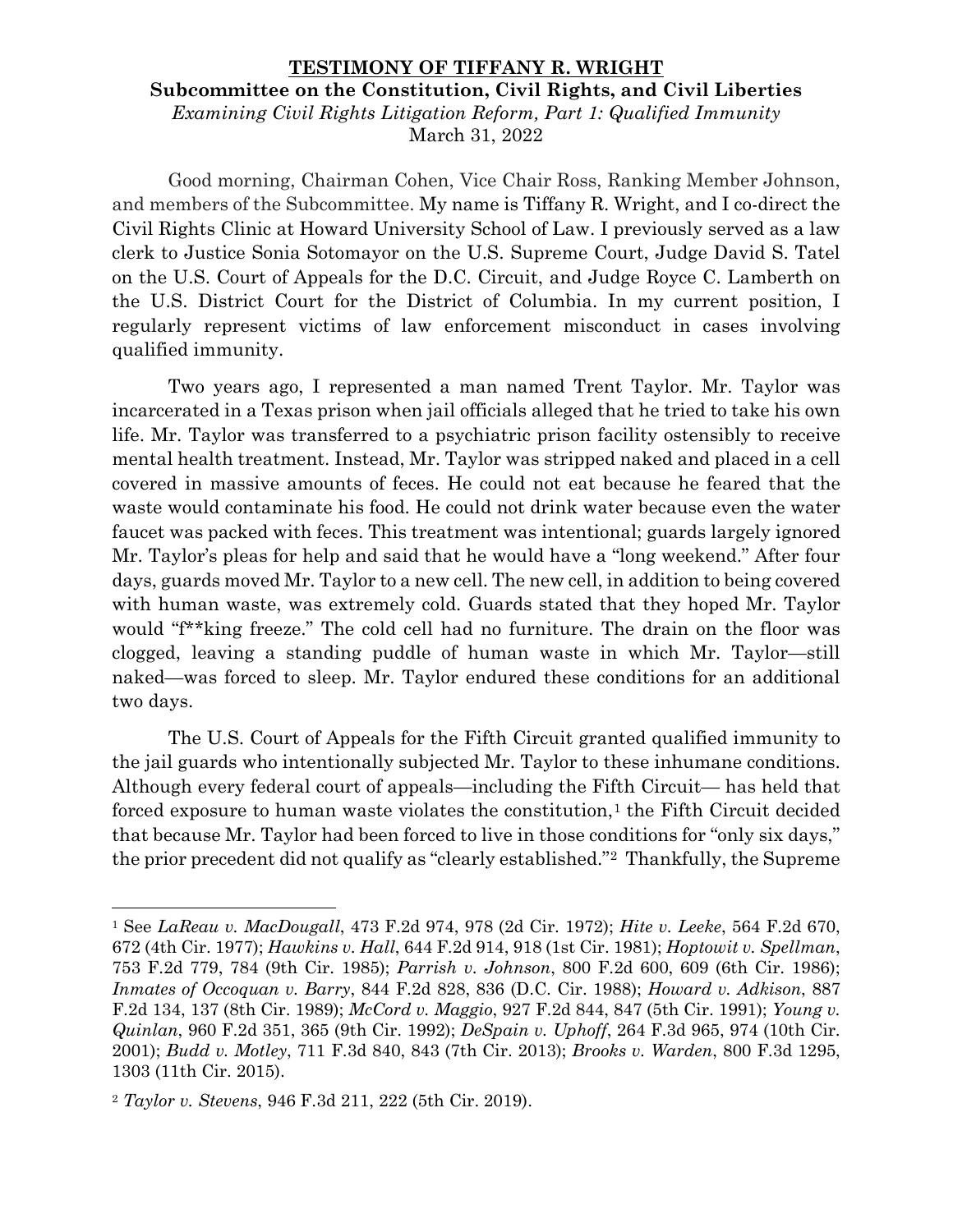## Testimony of Tiffany R. Wright Page 2

Court intervened. The Court held that this was an especially obvious case; that the constitutional violation was so apparent that no reasonable officer could have possibly thought otherwise.[3](#page-1-0)

*Taylor* is extraordinary because it was just the third time in history that the Supreme Court has intervened to reverse a *grant* of qualified immunity.[4](#page-1-1) It has done the opposite—reversed the *denial* of qualified immunity in favor of government officials—more than 30 times. But *Taylor* is not extraordinary because of its facts. Federal courts have granted qualified immunity in cases just as abhorrent as *Taylor*, including to officers who stole \$276,380 in cash and rare coins after executing a search warrant;<sup>[5](#page-1-2)</sup> a prison official who ignored or, in legal terms, exhibited deliberate indifference to significant evidence that an incarcerated woman was being sexually assaulted by guards under the official's supervision;[6](#page-1-3) officers who unleashed dogs on a man who had surrendered with his hands raised in the air;[7](#page-1-4) officers who tased a heavily pregnant woman in the thigh and neck for refusing to sign a speeding ticket;<sup>[8](#page-1-5)</sup> and officers who threw a non-violent, non-threatening woman suspected of a misdemeanor to the ground with such force that it broke her shoulder and knocked her unconscious.<sup>[9](#page-1-6)</sup> The people who suffered these abuses are the sorts of people I represent. They are generally working-class members of marginalized communities whose lives are torn apart by law enforcement misconduct.<sup>[10](#page-1-7)</sup> In at least three ways, qualified immunity makes it nearly impossible for these victims to achieve any measure of justice or accountability.

*First*, many misconduct victims do not have the resources to retain legal representation. I have met with many families who tell stories of trying for months, and in some cases years, to find a lawyer willing to represent them. The lawyers are often solo or small-firm practitioners who work on a contingency basis and cannot risk spending significant time on a case that is ultimately blocked due to qualified immunity. Unless there is prior precedent that is materially identical to the case

<span id="page-1-3"></span><sup>6</sup> *Tangreti v. Bachmann*, 983 F.3d 609 (2d Cir. 2020).

<span id="page-1-0"></span><sup>3</sup> *Taylor v. Riojas*, 141 S. Ct. 52 (2020).

<span id="page-1-1"></span><sup>4</sup> The others were *Hope v. Pelzer*, 536 U.S. 730 (2002) and *Groh v. Ramirez*, 540 U.S. 551 (2004).

<span id="page-1-2"></span><sup>5</sup> *Jessop v. City of Fresno*, 936 F.3d 937 (9th Cir. 2019).

<span id="page-1-4"></span><sup>7</sup> *Baxter v. Bracey*, 751 F. App'x 869 (6th Cir. 2018).

<span id="page-1-5"></span><sup>8</sup> *Mattos v. Agarano*, 661 F.3d 433 (9th Cir. 2011).

<span id="page-1-6"></span><sup>9</sup> *Kelsay v. Ernst*, 933 F.3d 975 (8th Cir. 2019).

<span id="page-1-7"></span>*<sup>10</sup> See, e.g*., Francie Diep, *Police Are More Likely To Use Deadly Force In Poorer, More Highly Segregated Neighborhoods*, Pacific Standard (Jan. 24, 2019), [https://tinyurl.com/5n6zae7n.](https://tinyurl.com/5n6zae7n)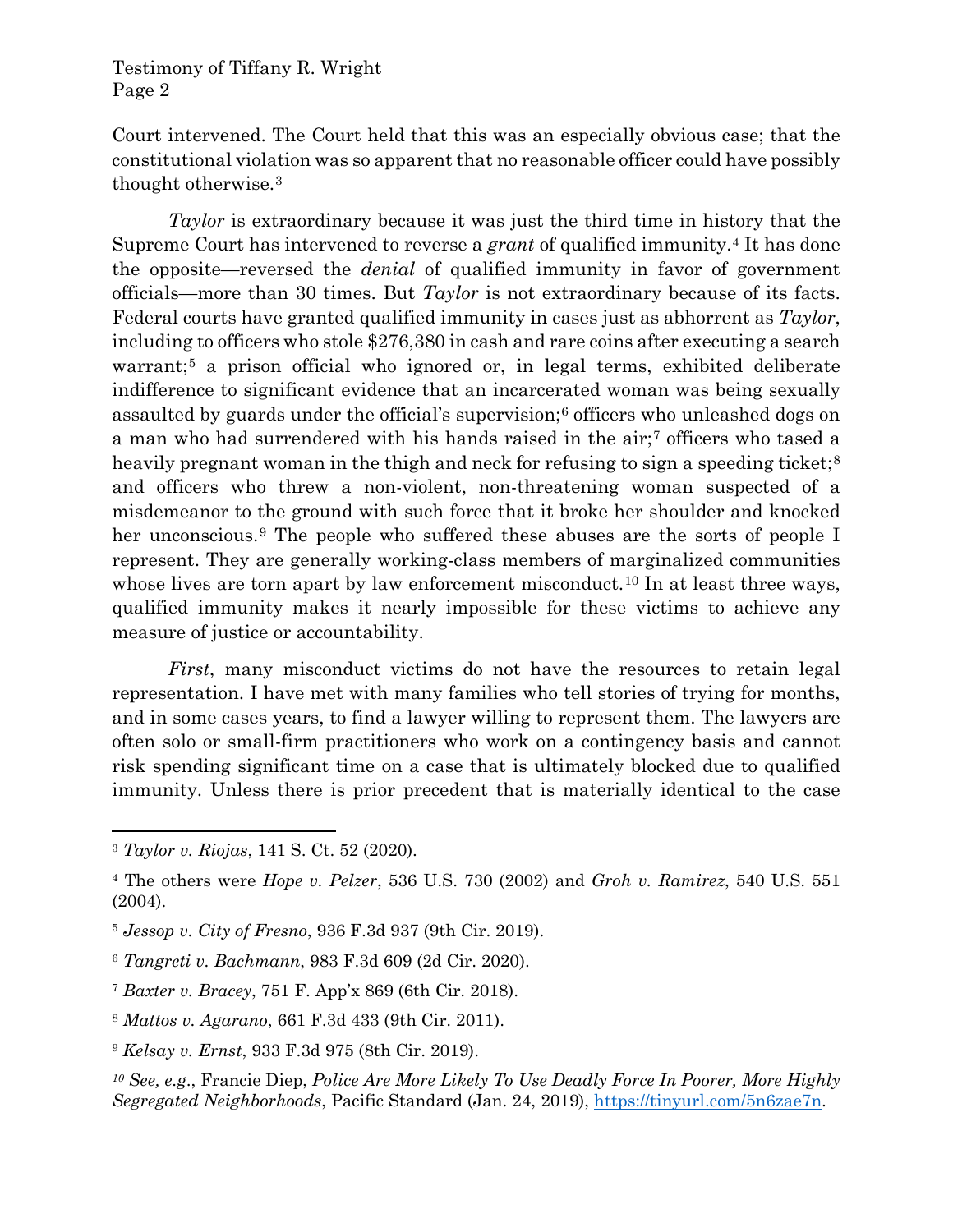## Testimony of Tiffany R. Wright Page 3

presented, securing legal representation can be nearly impossible. By contrast, the officers who commit these abuses almost always have experienced counsel paid for by their employers or unions. In my experience, state and local governments will provide legal representation even when the officer is no longer employed and even when there is significant evidence that the officer acted outside the law.

*Second*, qualified immunity impedes access to information. Qualified immunity is not just immunity from liability—it is immunity from having to engage with the legal process at all. When the defense is raised in the early stages of a case *e.g*., in a motion filed under Federal Rule of Civil Procedure 12(b)(6)—victims are denied any opportunity to gather information or ask questions about the alleged constitutional violation. I have worked on cases involving persons killed by police where families were denied access to the most basic information such as autopsy reports, on site photographs, or investigative records.

On this front, qualified immunity works in concert with other policies and local regulations that block public access to police misconduct records. I spent several months in 2020 and 2021 litigating against police unions in New York who sought to block access to police misconduct records following the repeal of a state law that had kept such records secret for decades.[11](#page-2-0) Through that litigation, a troubling phenomenon became clear. In the aftermath of police violence, including the highly publicized killings of Eric Garner and Amadou Diallo, all negative information about the victims is immediately available. State law, however, kept nearly all information about the officers involved secret. So while the public discussed every aspect of the victims' background and debated whether the police were justified in killing them, there was no way for the families or the public to know that the officers involved had troubling histories of violent misconduct.[12](#page-2-1)

The upshot is that a victim who suffers law enforcement abuse must contend with qualified immunity *and* other state laws that make it impossible to get answers and demand accountability. And the secrecy promoted by qualified immunity and other state and local regulations makes criminal prosecution unlikely. Recent experience demonstrates that it is often public demands for accountability—which is usually based on public evidence such as videos filmed by everyday citizens—that leads to prosecution.

*Finally*, qualified immunity upends the normal legal process. The inhumane treatment of Trent Taylor occurred in September 2013. It would be more than *seven* 

<span id="page-2-0"></span><sup>11</sup> *Uniformed Fire Officers Ass'n v. Blasio*, 846 F. App'x 25, 29 (2d Cir. 2021).

<span id="page-2-1"></span><sup>12</sup> *See, e.g*., Stephanie Wyskstra, *The Fight For Transparency In Police Misconduct*, Vox (June 16, 2020), [https://tinyurl.com/u8yuusku.](https://tinyurl.com/u8yuusku)